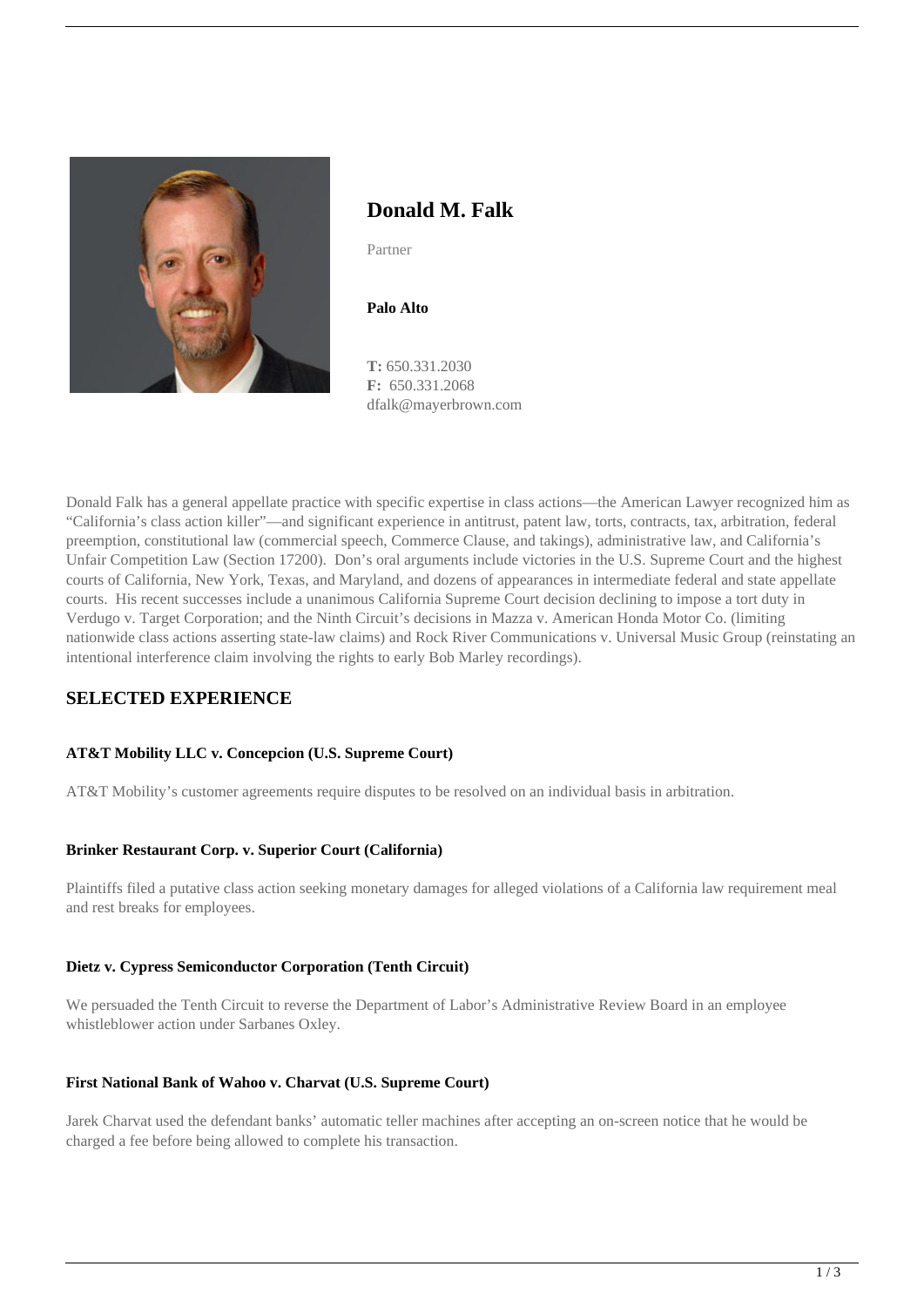## **In re Google Referrer Header Privacy Litigation (Ninth Circuit)**

Google successfully defended the district court's approval of a class-wide settlement in this Internet privacy case.

### **Iskanian v. CLS Transportation Los Angeles, LLC (California)**

We filed an amicus brief and presented oral argument contending that California laws restricting individual arbitration of employment claims are preempted by the Federal Arbitration Act, among other issues.

### **Kilgore v. KeyBank, N.A. (Ninth Circuit)**

We filed an amicus brief and presented oral argument before the en banc court, arguing that the Federal Arbitration Act preempts California's state-law rule prohibiting arbitration of public-injunction claims.

### **Local Search Ass'n v. City and County of San Francisco (Ninth Circuit)**

We represented Yellow Pages publishers in a First Amendment challenge to a San Francisco ordinance outlawing the distribution of Yellow Pages directories without the recipient's prior or contemporaneous consent.

### **Massachusetts v. Microsoft Corp. (D.C. Circuit)**

The United States, along with numerous states, brought antitrust complaints under Sections 1 and 2 of the Sherman Act against Microsoft Corp. relating to its Windows operating system.

### **Mazza v. American Honda Motor Co. (Ninth Circuit)**

Several car buyers brought a class action against American Honda Motor Company. The complaint asserted claims for unfair competition, false advertising, and unjust enrichment under California law.

### **McArdle v. AT&T Mobility LLC (Ninth Circuit)**

An AT&T customer sued AT&T on behalf of a putative class, claiming that the company violated consumer protection statutes by failing to adequately disclose certain charges.

### **Morgan v. AT&T Wireless Services, Inc. (California)**

Customers of AT&T Mobility agreed that any disputes between the parties would be resolved by arbitration on an individual basis, thus barring class actions.

#### **Rock River Communications v. Universal Music Group (Ninth Circuit)**

In this case, our client, Rock River Communications, issued "Roots, Rock, Remixed," an album of remixes of early Bob Marley recordings that had been produced before the advent of federal copyright protection for phonorecordings.

#### **Saint Alphonsus Medical Center v. St. Luke's Health System (Ninth Circuit)**